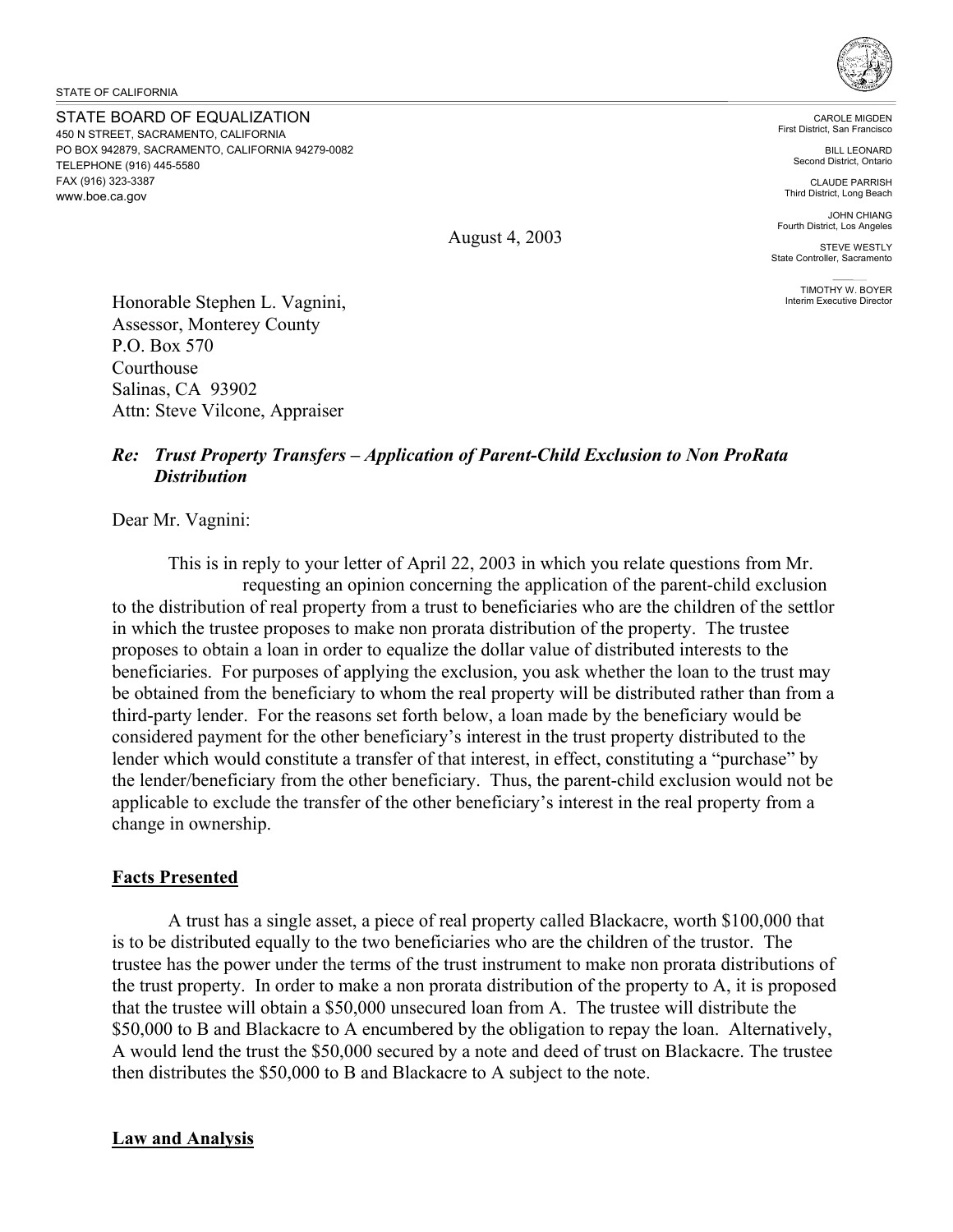Revenue and Taxation Code section 63.1 implements section 2, subdivision (h) of article XIIIA of the California Constitution and generally provides for an exclusion from change in ownership for certain transfers of real property between parents and their children. Subdivision (c)(9) defines "transfer" to include "any transfer of the present beneficial ownership of property from an eligible transferor to an eligible transferee through the medium of an inter vivos or testamentary trust". Therefore, if the transfer of the decedent's property to the decedent's son qualifies as a transfer from the decedent pursuant to the terms of his trust, then the transfer qualifies for exclusion from change in ownership under section 63.1.

Unless the trust instrument specifically states otherwise, the trustee has the power under Probate Code section 16246 to distribute the trust assets in kind on either a pro rata or non prorata basis. A trustee with the power to distribute the trust property on a non prorata basis may allocate specific assets to individual beneficiaries so long as the value of their shares are equal. Thus, the transfer of an undivided interest in real property is considered a direct transfer from the trustor to the beneficiary to the extent that the value of the property interest does not exceed the value of the beneficiary's share of the trust estate. Accordingly, such a distribution from a trustor-parent to a beneficiary-child constitutes a transfer of real property that may qualify for the parent/child exclusion under Section 63.1. (Letter to Assessors No. 91/08.)

Under the facts presented, the trustee also has the power to encumber the trust property by using the property as security for a loan. It is our view that a trustee who elects to make a non-prorata distribution of trust properties which are not of equal value, may encumber property by securing a loan and distribute the proceeds of the loan to the other beneficiary or beneficiaries in order to equalize the values of the shares of distributed property. (See Annotated Letter No. 625.0201, enclosed) Additionally, the encumbrance on the property must be considered in determining the value of the share of the beneficiary who receives that property.

However, a money contribution by a beneficiary of the trust in order to equalize the shares of the beneficiaries for the purpose of trust distribution constitutes payment for the interest of the other beneficiary, in effect, a "purchase," even though it may be characterized as a loan. "A loan transaction contemplates a debtor-creditor relationship with an obligation of the 'debtor' to repay the amount of the loan to the creditor." *Ghirardo v. Antonioli* (1994) 8 Cal.4th 791 (quoting 4 Miller & Starr, supra, § 10:3, p. 651.). A security transaction in real property creates an interest in realty to secure the performance of an obligation. 3 Witkin, Summary of California Law sections 1, p 515. Thus, a security transaction involves at least two parties in which a debtor gives a creditor a lien on the debtor's property as security for an obligation owed to the creditor. Witkin section 5, p 517.

Under first scenario, the trust borrows \$50,000 from beneficiary A which is secured by a note and deed of trust in Blackacre. The trust distributes Blackacre to A subject to the note and gives the \$50,000 to beneficiary B. The transfer does not constitute a secured loan transaction because it involves only one party, A. Moreover, no interest is created in Blackacre to secure the performance of an obligation because A is the obligor on the note.

Under the second scenario, A makes an unsecured loan of \$50,000 to the trust. The trustee distributes the \$50,000 to B and the Blackacre to A with the obligation to repay the loan.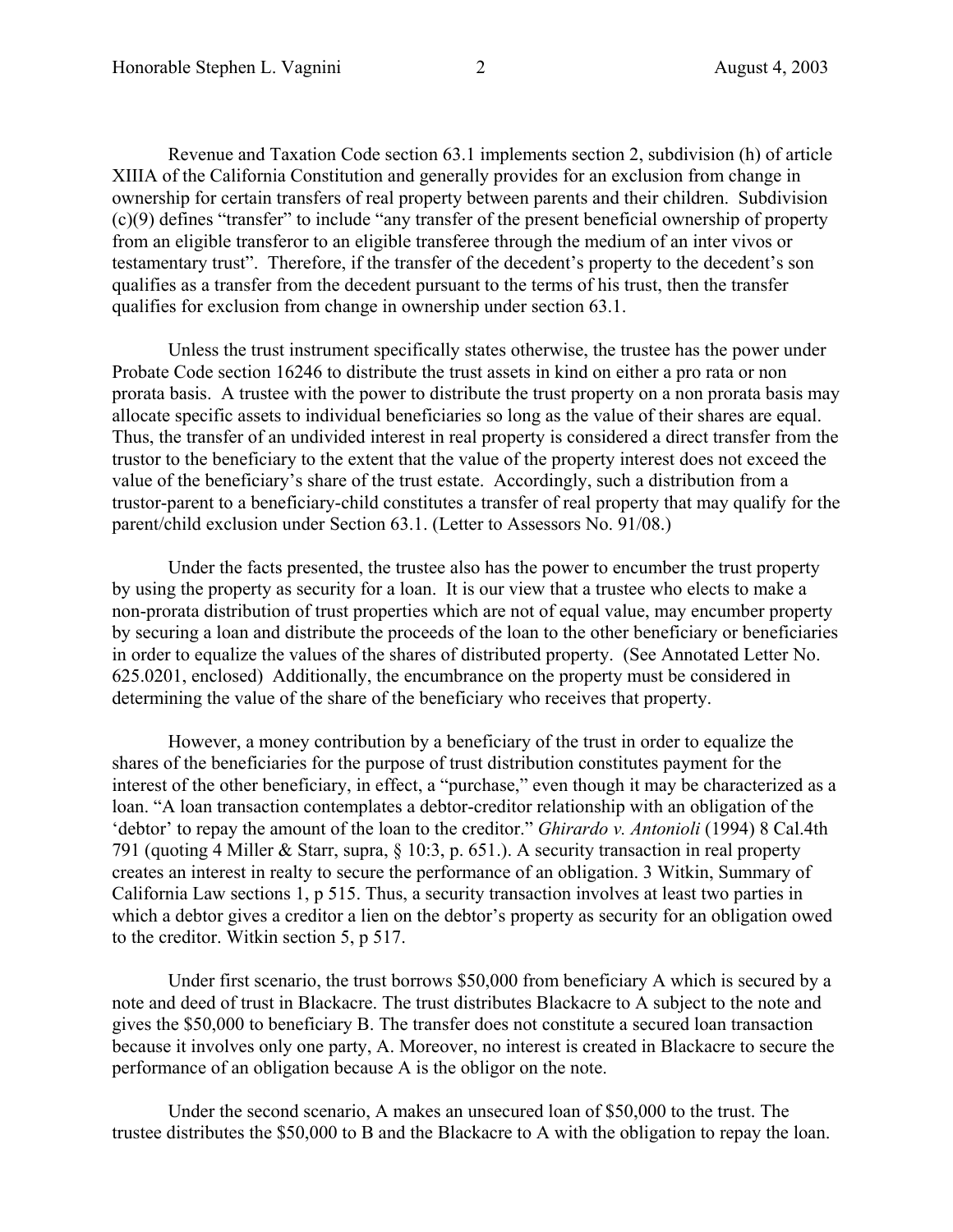The transfer from A does not constitute an unsecured loan transaction because A is both debtor and creditor and, of course, has no obligation to repay a loan to himself.

Thus, A's contribution of money to the trust is not a loan transaction because it does not create a debtor-creditor relationship whereby a B either assumes an obligation to repay the debt or gives A, security interest in the debtor's property. Instead, the money tendered by A would be paid directly to B and in exchange A will receive the real property interest of B, in effect, constituting a purchase of B's interest by A. The transfer of B's interest to A in exchange for A's payment results in a change in ownership for which the parent-child exclusion under section 63.1 is not applicable.

The views expressed in this letter are only advisory in nature; they represent the analysis of the legal staff of the Board based on present law and the facts set forth herein, and are not binding on any person or public entity.

Very truly yours,

*/s/ Kristine Cazadd for L. Ambrose*

Lou Ambrose Supervising Tax Counsel

 $LA:lg$ prop/prec/parchild/03/05Lou.doc

cc: Mr. David Gau, MIC: 63 Mr. Dean Kinnee, MIC: 64 Ms. Jennifer Willis, MIC: 70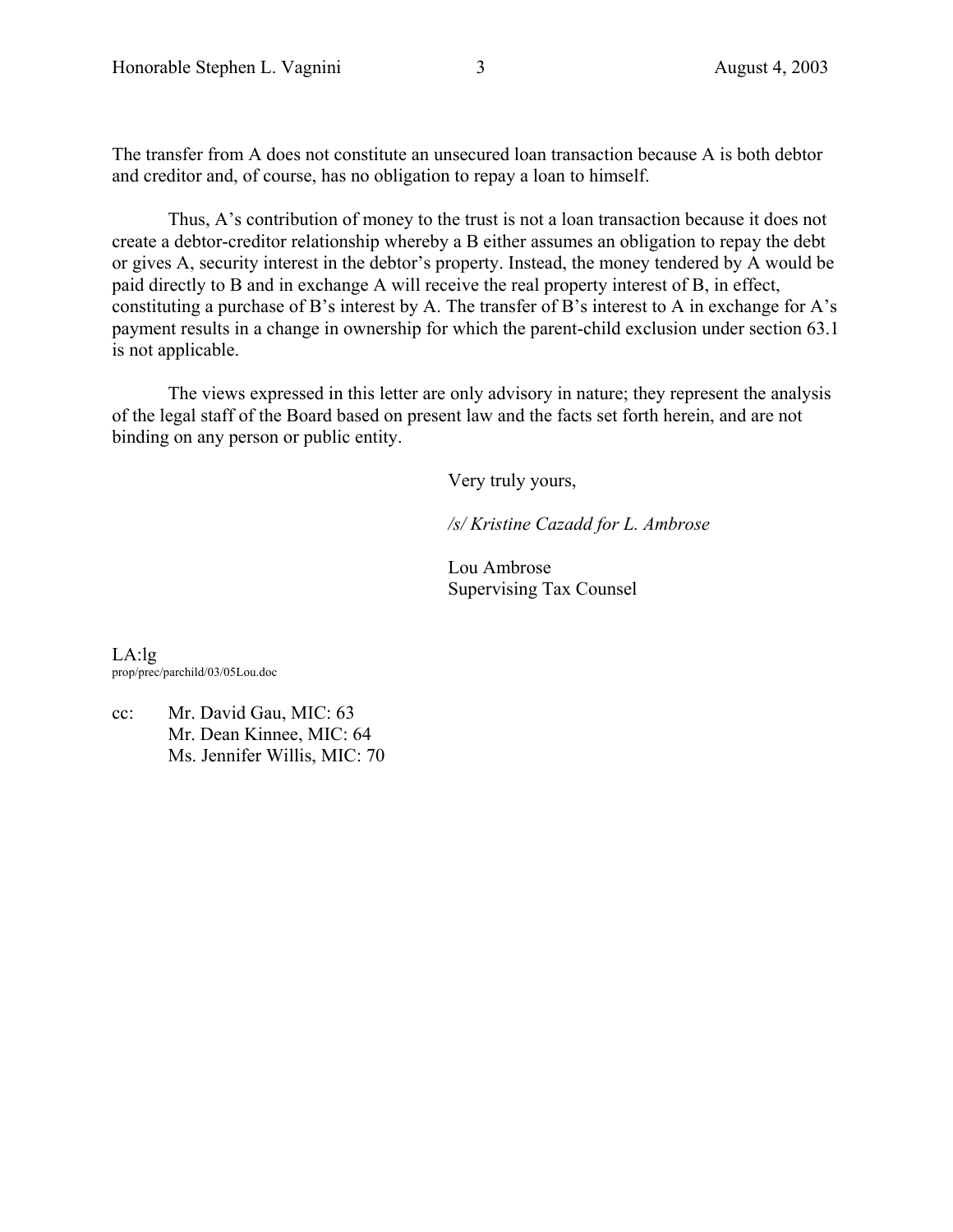# **M e m o r a n d u m**

**To:** Mr. Dean Kinnee (MIC:64) **Date:** September 5, 2007 Chief, County-Assessed Properties Division

**From :** Daniel Paul Tax Counsel

# **Subject**: *Parent-Child Exclusion – Non Prorata Trust Distributions Assignment No. 07-279*

This is in reply to an e-mail dated July 12, 2007, from Ms. -------- -------- of your staff in which she requested our opinion regarding Property Tax Annotation 625.0235.005. As she stated in her e-mail, a recent estates and trusts publication has offered advice contrary to the backup letter to Annotation 625.0235.005. This memorandum serves to reiterate the position of the Legal Department in this area.

Annotation 625.0235.005 and the publication address the parent-child exclusion under Revenue and Taxation Code<sup>[1](#page-3-0)</sup> section 63.1 as it applies to trust distributions. In each situation, the trust instrument requires that the beneficiaries (trustor's children) receive equal shares in the trust property, and allows the trustee to make non prorata distributions. Issues arise when a single real property is the only trust asset. The Legal Department has taken the position that the trustee may encumber the property with a loan and distribute the loan proceeds to one beneficiary, and the encumbered property to the other, so long as the cash distribution is equal to the value of the equity in the real property and the loan to the trust is not obtained from the beneficiary to whom the real property will be distributed. (See Annotation 625.0201; see also backup letter to Annotation 625.0235.005.)

The publication in question states that an alternative method of encumbering the property is to have the beneficiary receiving the property execute a note and deed of trust in favor of the trust in exchange for the property. This advice is inconsistent with the conclusion set forth in the backup letter to Annotation 625.0235.005, which provides that:

a money contribution by a beneficiary of the trust [receiving the property] in order to equalize the shares of the beneficiaries for the purpose of trust distribution constitutes payment for the interest of the other beneficiary, in effect, a 'purchase,' even though it may be characterized as a loan.

In other words, both the back-up letter to Annotation 625.0235.005 and the publication have the same critical disqualifying fact, that is, the lender-beneficiary is the beneficiary to whom the property will be distributed. Simply stated, it is irrelevant whether the loan proceeds are in the form of cash or a note. The result remains the same because the trustee is encumbering trust

<span id="page-3-0"></span><sup>&</sup>lt;sup>1</sup> All statutory references are to the Revenue and Taxation Code unless otherwise indicated.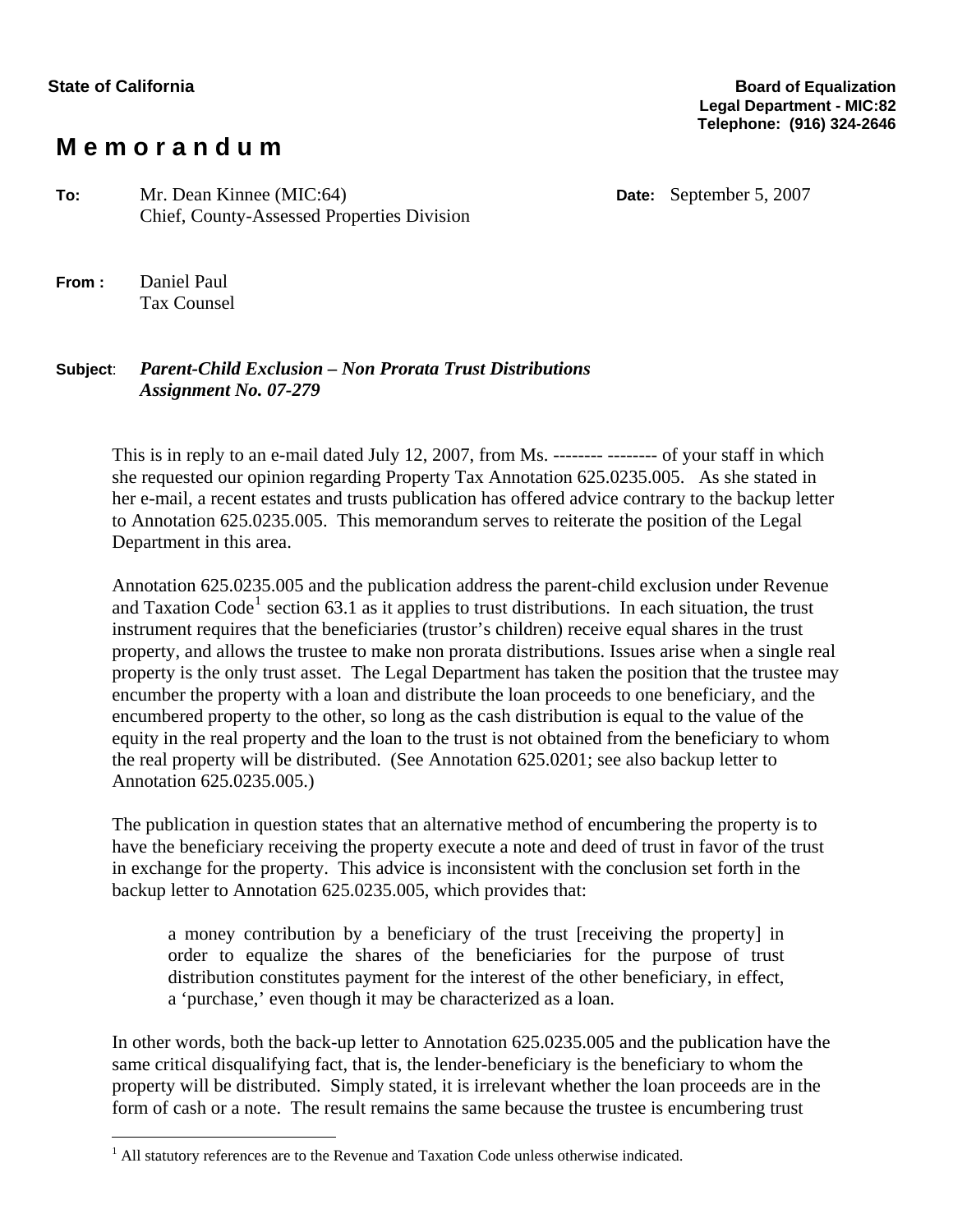property to secure repayment for a loan from the lender-beneficiary to whom the property will be distributed.

Due to some confusion on this issue, two points bear repeating. First, only the trustee may encumber the property. If a beneficiary obtains a loan and secures the repayment of the loan by encumbering the property, 100 percent interest in that property is considered to be distributed to him or her. Any subsequent transfer of an interest in the property to the other beneficiary will result in a change in ownership as a sibling transfer for which the parent-child exclusion under section 63.1 is not applicable.

Second, the beneficiary receiving the property may not make a loan to the trust to equalize the distribution by either providing cash or a note secured by the trust property. In both instances the beneficiary receiving the property is providing consideration (cash or a note) for the purchase of the property interest from the other beneficiary. Therefore, both transactions are considered a purchase of the interest of the other beneficiary. The loan must be made by a third party lender, or, alternatively, by the beneficiary not receiving the property.

DP:pb Prop/Prec/PARCHILD/07-279.dp.doc

| $cc$ : | Mr. David Gau   | MIC: 63 |
|--------|-----------------|---------|
|        | Mr. Todd Gilman | MIC:70  |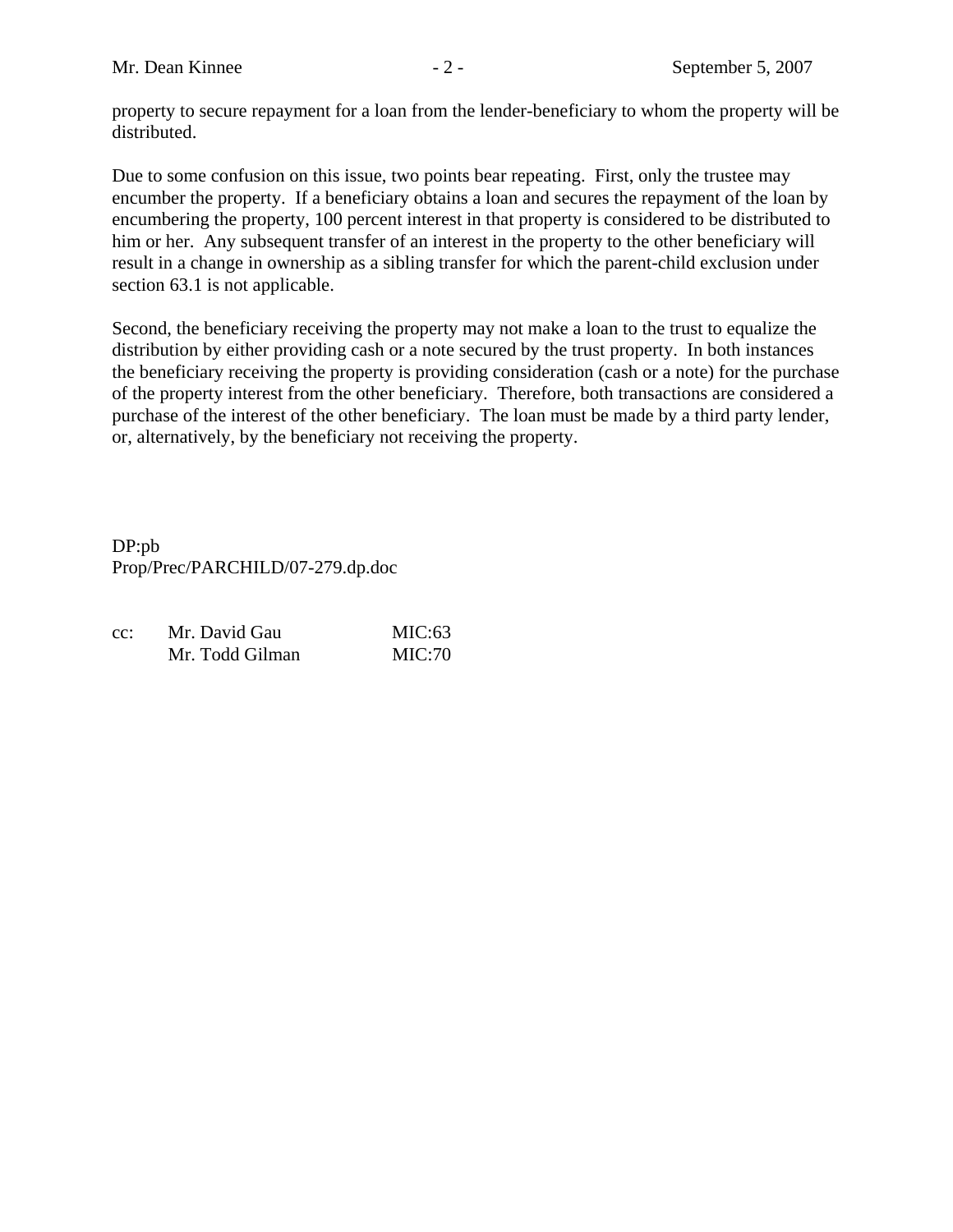STATE OF CALIFORNIA

STATE BOARD OF EQUALIZATION 450 N STREET, SACRAMENTO, CALIFORNIA PO BOX 942879, SACRAMENTO, CALIFORNIA 94279-0082 TELEPHONE (916) 324-2605 • FAX 916-323-3387 www.boe.ca.gov



BETTY T. YEE First District, San Francisco

BILL LEONARD Second District, Ontario/Sacramento

MICHELLE STEEL Third District, Rolling Hills Estates

> JUDY CHU, Ph.D Fourth District, Los Angeles

> > JOHN CHIANG State Controller

RAMON J. HIRSIG Executive Director

February 19, 2009

Honorable Gary W. Freeman San Joaquin County Assessor 24 South Hunter Street, Room 303 Stockton, CA 95202-3273

*Attn: , Chief of Standards/Recorder-County Clerk* 

### *Re: Parent-Child Exclusion under Will – "Share and Share Alike" Assignment No.: 08-194*

Dear Ms. :

This is in response to your letter to Chief Counsel Kristine Cazadd dated September 12, 2008, requesting an opinion as to whether a non pro rata distribution of the decedent-mother's real property to one of her three surviving children, where the terms of the decedent's will allocated equal shares in her property to her surviving children, results in a change in ownership. In our opinion, a two-third interest in the property is subject to reassessment because one childbeneficiary (C ) provided consideration (cash) to the estate in order to equalize the shares of the beneficiaries for the purpose of distribution of the property under the will, constituting payment for the interests of the others beneficiaries (i.e., a purchase of the other siblings' interests in the property). (Property Tax Annotation (Annotation) 625.0235.005.)

#### **Facts and Contentions**

The real property at issue is located at (property). The previous owner of the property,  $N$ , died testate on August 22, 2006. The third paragraph of Ms. N 's will, which you provided for our review, states that "I give all my jewelry, clothing, household furniture and furnishings, personal automobiles, books and other tangible articles of a personal nature together with any insurance on such property to my surviving children, *in equal shares*, as they may select on the basis of valuation." (Emphasis added.) The fourth paragraph of her will states that "I give the residue of my estate to my issue, who survive me, by right of representation." Although this paragraph four does not specifically state that the surviving children were entitled to receive a distribution of the real property held in the estate *in equal shares*, we consider this to be a reasonable and valid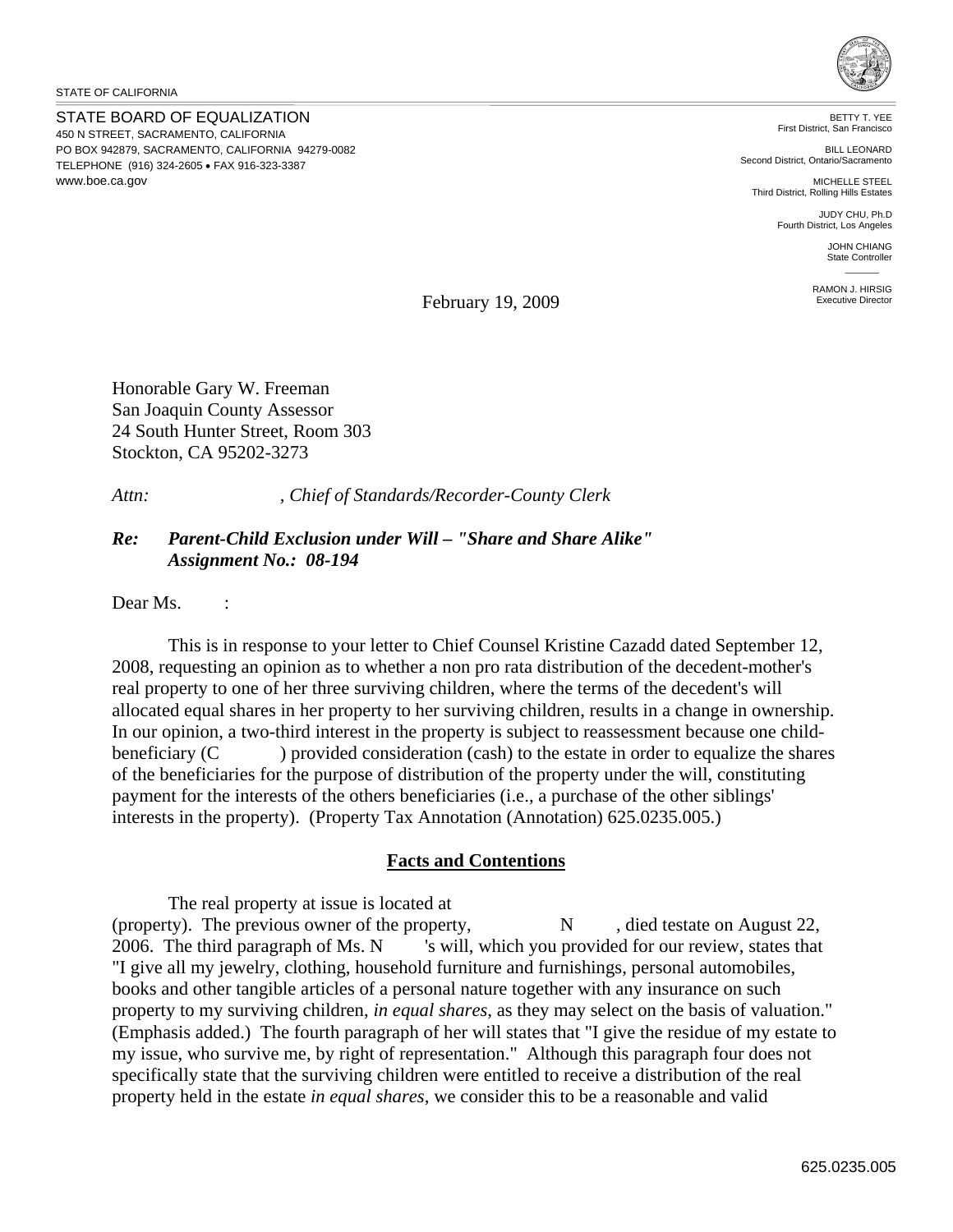$\overline{a}$ 

interpretation of the language in the will.<sup>[1](#page-6-0)</sup> Ms. N A , B and C

was survived by her three children,

A , as executor of the will, filed a change of ownership statement dated January 25, 2007, which identified transfer of the property equally to each of the three children (i.e., onethird interest in the property transferred to A  $, B$  and C ). She also filed a parentchild exclusion claim for transfer of the entire property dated January 25, 2007, identifying Ms. N as the transferor and all three children as transferees of the property. Your letter indicates that you allowed the parent-child exclusion as of the date of Ms. N 's death, which we understand to mean that you concluded that the entire transfer of the property was subject to the parent-child exclusion.

Before probate closed, C encumbered another piece of property that he owned, and contributed \$140,000 to the estate, which was the appraised value of his mother's real property to be distributed under the will. The executor then distributed the estate equally amongst the three siblings, giving the real property to  $C \qquad$ , solely, and distributing the remaining assets (including the money contributed by  $C \tto$  to the estate) to the other siblings. A grant deed for the property was executed in the name of  $C$  and  $M$ , as Trustees of The N Family 2000 Revocable Trust, on June 8, 2007. C filed a preliminary change in ownership form for the property dated June 29, 2007, in which he stated that he purchased the property from his mother's estate for \$133,000.

In light of the new information provided to you, you concluded that C acquired a one-third interest in the real property from his mother and a two-third interest in the real property from his siblings as the date of distribution based on your finding that, pursuant to the guidance provided in LTA 91/08, the executor was not explicitly given discretion under the will to distribute assets on a non pro rata basis. Consequently, you determined that a change in ownership occurred of the two-third interest in the property that  $C$  purchased from his siblings, which was then subject to reassessment. C and his attorney assert that the parentchild exclusion is applicable to the entire property, and any reliance upon LTA 91/08 is inappropriate because Probate Code section 6143, which is discussed in this letter as support for the guidance provided, has been repealed. There is no formal appeal involved and this matter is not before the local Assessment Appeals Board.

#### **Legal Analysis**

Article XIII A, section 2 of the California Constitution requires the reassessment of real property upon a "change in ownership." Revenue and Taxation  $\text{Code}^2$  $\text{Code}^2$  section 63.1 provides an exclusion from change in ownership for certain purchases or transfers of real property between

<span id="page-6-0"></span><sup>&</sup>lt;sup>1</sup> Probate Code section 21102 provides guidance on interpreting the testator's intent. (See cases in Deering's Ann. Prob. Code, § 21102 (2009 supp.), under headings Decision under Current Prob. C § 21102, In General, & Decisions under Former Prob. C § 6140, Giving Reasonable Meaning to Will; Common Sense Consideration of Language.) Probate Code section 21102 replaced former Probate Code section 6140, and pursuant to Probate Code section 2, "a provision of the Probate Code, insofar as it is substantially the same as a previously existing provision relating to the same subject matter, shall be construed as a restatement and continuation thereof and not as a new enactment." (14 Witkin Sum. Cal. Law Wills § 47.)

<span id="page-6-1"></span> $^2$  All further statutory references are to the Revenue and Taxation Code unless otherwise indicated.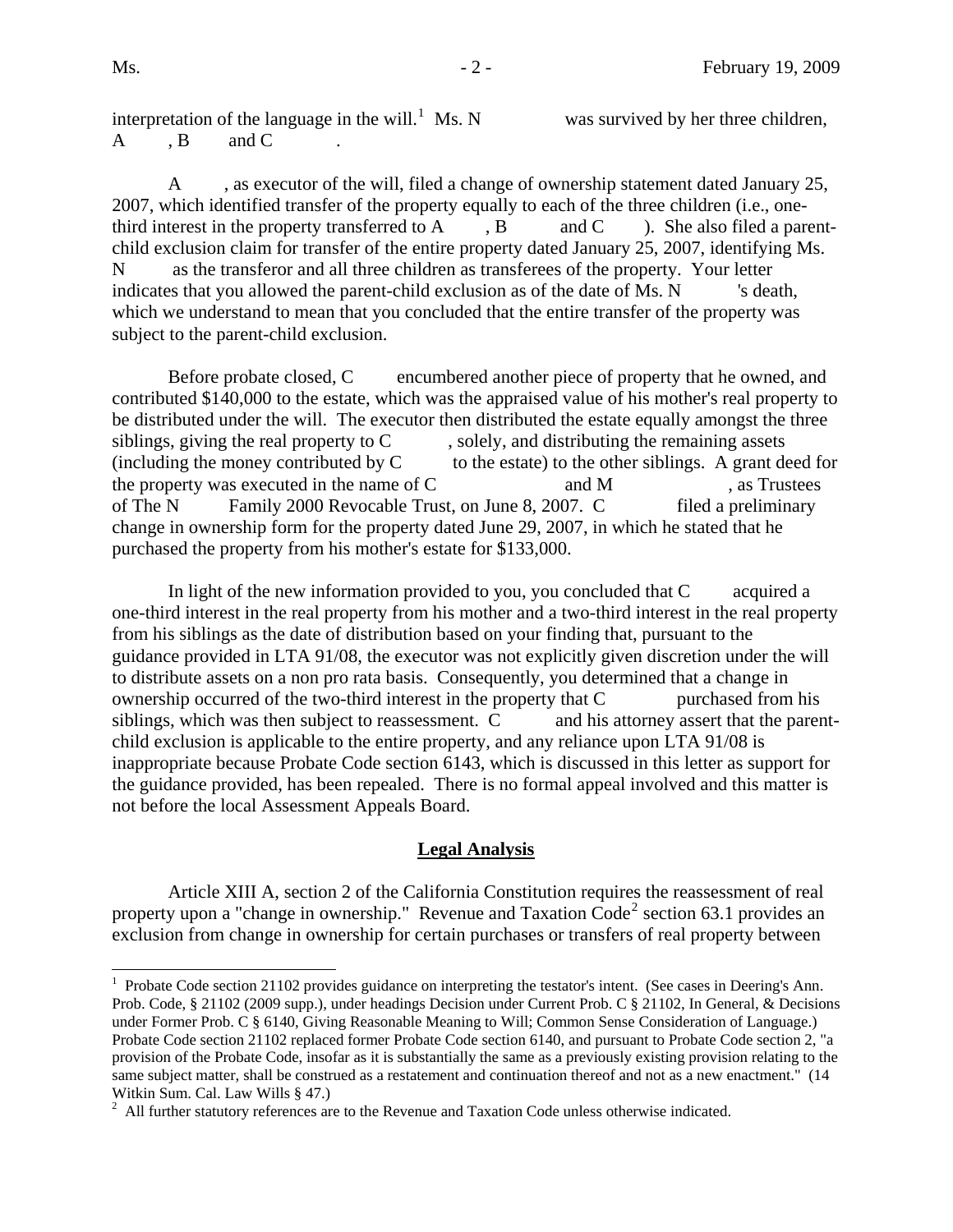$\overline{a}$ 

parents and their children on or after November 6, 1986; namely, the transferor's principal residence and up to \$1,000,000 of other real property. (Rev. & Tax. Code, § 63.1, subd. (a)(1) &  $(2).$ 

Here, the property was transferred to  $C$  and thus, a change in ownership of the entire property occurred unless an exclusion applies. Subdivision (c)(9) of section 63.1 defines "transfer" to include any "transfer of the present beneficial ownership of property from an eligible transferor to an eligible transferee through the medium of an inter vivos or testamentary trust." Therefore, if the transfer of the property is from Ms.  $N$  to her son,  $C$ , then the transfer *may* qualify for exclusion from change in ownership under section 6[3](#page-7-0).1.<sup>3</sup>

C contributed \$140,000 to the estate in order to receive a 100 percent interest in the property, rather than a one-third interest. We have advised that when a beneficiary makes a money contribution to a trust in order to equalize the shares of the beneficiaries for the purpose of a trust distribution, that this constitutes payment for the interest of the other beneficiary and in effect constitutes a purchase of that interest from that beneficiary. (Annotation 625.0235.005.) Applying this guidance to the facts here, we consider C scontribution of money to the estate in exchange for a two-third interest in the property to be a purchase of the other siblings' interest in the property, with the other siblings being the transferors of the property. As such, transfer of two-thirds interest in the property does not qualify for the parent-child exclusion and is subject to reassessment.

Your letter indicates that the assessor and the property owner disagree on the application of LTA 91/08 to the facts here. As our analysis above indicates, a change in ownership occurred because C provided consideration to the estate in exchange for his siblings' interest in the property as discussed in Annotation 625.0235.005; and our conclusion is not based on LTA 91/08. However, we would like to address the property owner's assertion that LTA 91/08 is outdated due to the repeal of Probate Code section 6143.

 LTA 91/08 states, in part, that when a will distributes real property interests from parent to children on a "share and share alike" basis, the children are assumed to hold the property as tenants in common pursuant to Probate Code section 6143. LTA 91/08 further provides that, pursuant to the general principle set forth in Probate Code section 6140, subdivision (a), if the will clearly grants the executor broad discretion in distributing property in kind on a pro rata or non-pro rata basis, then there will be a change in ownership to the extent that any child acquires an interest in any real property owned by the parent that is greater than the child-beneficiary's equal proportionate share in the property. Also, if it is not certain that the executor has this discretion, then for property tax purposes, there is a distribution of an equal fractional interest in each and every property owned by the parent to each child.

<span id="page-7-2"></span>Probate Code section 6143 was repealed in 1994 in the same legislation in which a similarly worded statute, Probate Code section  $21106<sup>4</sup>$  $21106<sup>4</sup>$  $21106<sup>4</sup>$  was enacted.<sup>[5](#page-7-2)</sup> Probate Code section

<span id="page-7-0"></span> $3$  As you noted, for purposes of determining whether the transfer qualified for the parent-child exclusion, there is also the issue of whether the executor had the authority to distribute the estate property in a non pro rata basis, as discussed in LTA 91/08.

<span id="page-7-1"></span><sup>&</sup>lt;sup>4</sup> Former Probate Code section 6143 stated that "[u]nless a contrary intention is indicated by the will, a devise of property to more than one person vests the property in them as owners in common." Whereas, former Probate Code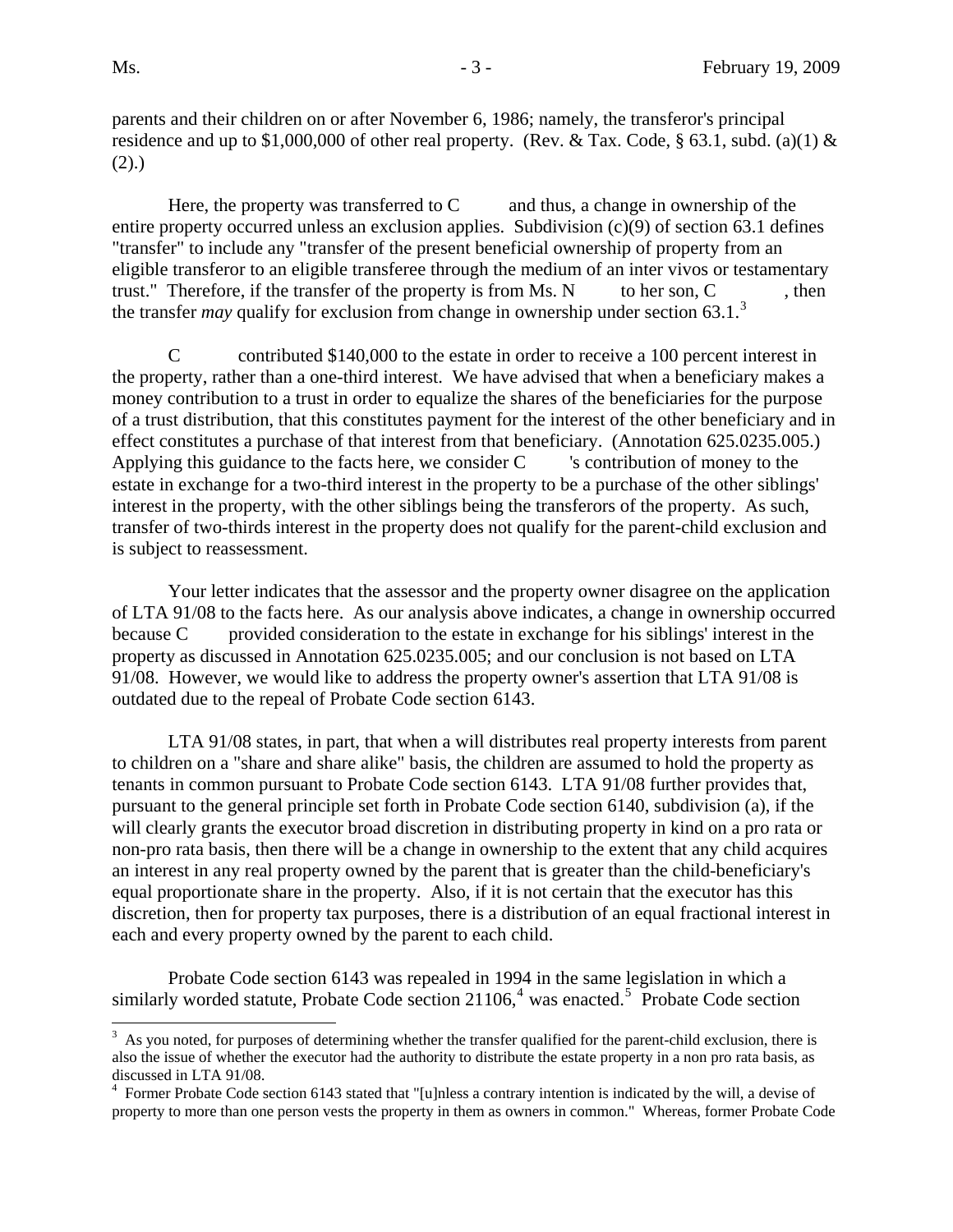2110[6](#page-8-0) is historically derived from Probate Code section  $6143<sup>6</sup>$  and was later repealed in 2002 because it was considered less complete than, and the equivalent to, Civil Code section 686.<sup>[7](#page-8-1)</sup> Civil Code section 686 states that:

#### **§ 686. What interests are in common**

*Every interest created in favor of several persons in their own right is an interest in common*, unless acquired by them in partnership, for partnership purposes, or unless declared in its creation to be a joint interest, as provided in Section 683, or unless acquired as community property. (Emphasis added.)

 Civil Code section 686 is consistent with the statement in LTA 91/08 that any devise of property to more than one person vests the property in those persons as tenants in common *unless* a contrary intention is indicated in the will. It also bears mentioning that *Estate of Pence* (1931) 117 Cal. App. 323, which is cited in LTA 91/08 as holding that a devise to more than one person to share and share alike indicates a gift in common, also analyzes Civil Code section 686 in support of its conclusion. Based on the foregoing, and considering that we are not aware of any authority or indication that a substantive change of Probate Code section 6143 was intended by its repeal, we believe that the guidance set forth in LTA 91/08 concerning the change in ownership consequences of real property in an estate distributed on a "share and share alike" basis is correct, irrespective of the fact that Probate Code section 6143 has been repealed.<sup>[8](#page-8-2)</sup>

Moreover, as stated above, LTA 91/08 also refers to former Probate Code section 6140, subdivision (a), which was replaced by Probate Code section 21102, subdivision (a), which states that: "[t]he intention of the transferor as expressed in the instrument controls the legal effect of the dispositions made in the instrument."[9](#page-8-3)

Consequently, we believe that the guidance set forth in LTA 91/08 with respect to wills remains valid irrespective of the fact that Probate Code sections 6140 and 6143 have been repealed.

 $\overline{a}$ 

section 21106 stated that "[a] transfer of property to more than one person vests the property in them as owners in common."

<sup>5</sup> Stats 1994 chap. 806 § 21 (AB 3686).

<span id="page-8-0"></span><sup>6</sup> See Historical Derivation, Deering's Ann. Prob. Code § 21106 (2008 supp.).

<span id="page-8-1"></span> $7$  Legislative history regarding the repeal of Probate Code section 21106 is located at [http://www.leginfo.ca.gov/pub/01-02/bill/asm/ab\\_1751-1800/ab\\_1784\\_cfa\\_20020620\\_162326\\_sen\\_floor.html](http://www.leginfo.ca.gov/pub/01-02/bill/asm/ab_1751-1800/ab_1784_cfa_20020620_162326_sen_floor.html) (Jan. 15, 2009).

<span id="page-8-2"></span> $8$  See Prob. Code,  $§$  2, subd. (a).

<span id="page-8-3"></span> $9$  The 1994 enactment of Section 21102 extended former Section 6140 (wills) to trusts and other instruments. (See fn.1, *supra*, & Amendments, Deering's Ann. Prob. Code § 21102 (2009 supp.).)